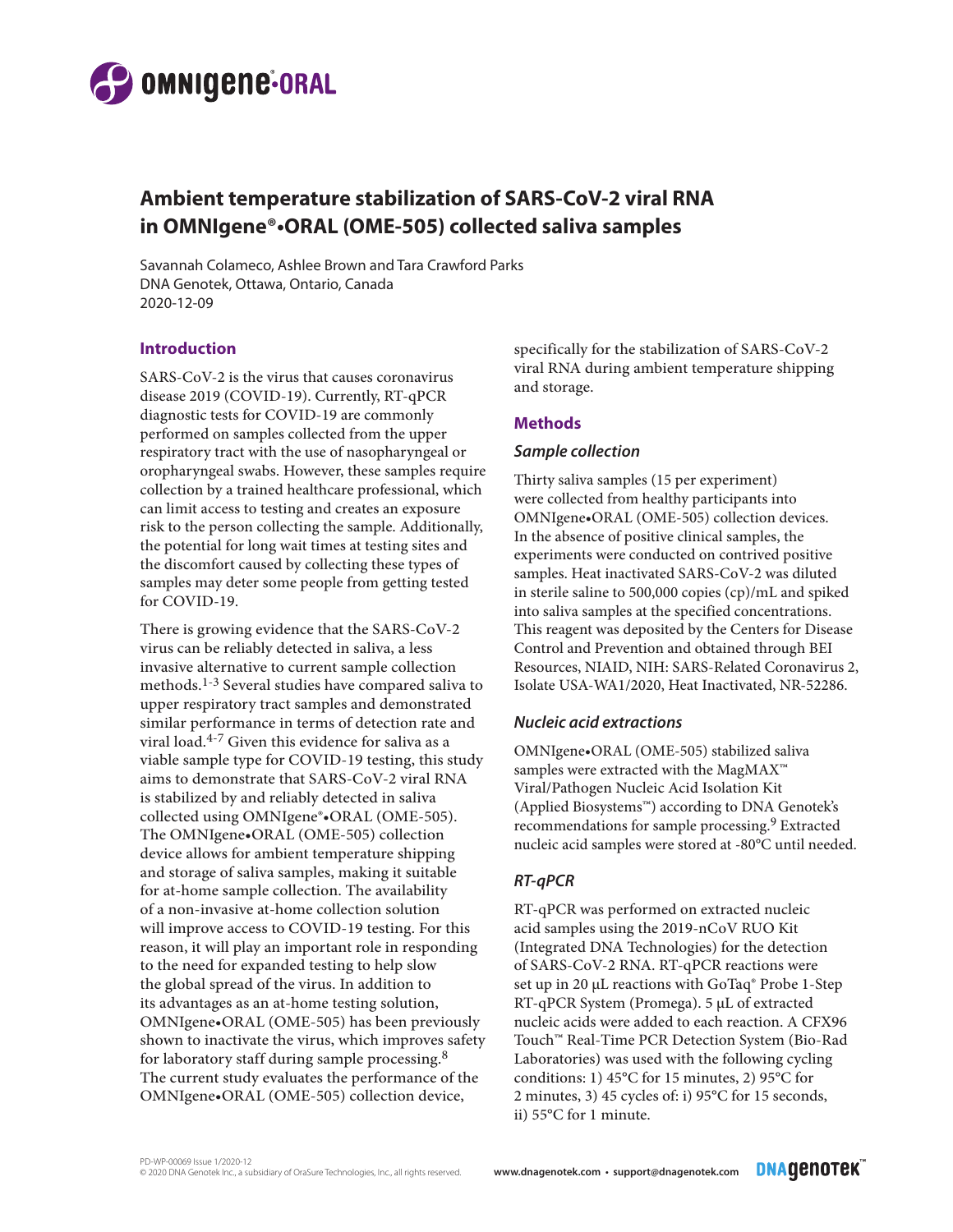#### **Results**

# *SARS-CoV-2 RNA is stable and detectable in OMNIgene•ORAL (OME-505) collected saliva samples during storage at room temperature for 21 days.*

To determine whether SARS-CoV-2 RNA could be reliably detected in OMNIgene•ORAL (OME-505) collected saliva samples following room temperature storage, stability testing was performed on samples from 15 participants using an internally verified RUO assay optimized for the detection of SARS-CoV-2 RNA in saliva. Samples were spiked with heat inactivated SARS-CoV-2 at two different concentrations representing a low viral spike (500 cp/mL) and a high viral spike (2,500 cp/mL). Samples were stored at room temperature ( $23 \pm 3$ °C) for 21 days and extracted at baseline and at 7- and 21-day time points. The SARS-CoV-2 nucleocapsid gene (targets N1 and N2) was used to evaluate viral RNA stability by RT-qPCR, where samples with a  $C_q$  of < 40 were determined to have detectable viral RNA. The human RNase P gene (RP) was included as a control for human nucleic acid detection. An unspiked control sample was tested for each participant in parallel to screen for the presence of SARS-CoV-2, and 100% (15/15) of these samples had no detectable SARS-CoV-2 viral RNA (data not shown).



*Figure 1: Cq values for the N1, N2 and RP RT-qPCR targets at baseline (purple), on day 7 (blue) and on day 21 (orange) in low-positive (500 cp/mL, N = 15) and high-positive (2,500 cp/mL, N = 14) spiked saliva samples. Dotted line indicates detection limit. When no amplification was detected, Cq was set to 45 (maximum Cq) for visualization purposes. Statistical significance was determined using a two-way ANOVA with Sidak's test for multiple comparisons.*

After 21 days of storage at room temperature, 93% (14/15) of the samples with the low viral spike (Table 1) and 93% (13/14) of the samples with the high viral spike (Table 2) were positive for both viral targets. One participant was excluded from the high viral spike dataset due to a processing error, making the total cohort size 14 donors. Examination of the  $C_q$ values for both viral targets by participant (Figure 1) revealed there was no significant difference (*P* > 0.05)

| Low viral spike<br>(500 cp/mL) | N <sub>1</sub>  |                |                | N <sub>2</sub>  |                |                | <b>RP</b>          |                    |                    |
|--------------------------------|-----------------|----------------|----------------|-----------------|----------------|----------------|--------------------|--------------------|--------------------|
|                                | T0'             | T7             | T21            | TO              | T7             | <b>T21</b>     | T0                 | T7                 | <b>T21</b>         |
| Mean $C_{\alpha}$              | 35.29           | 35.39          | 34.94          | 36.44           | 36.17          | 35.90          | 23.62              | 23.71              | 23.69              |
| <b>SD</b>                      | 1.26            | 0.76           | 0.82           | 1.34            | 1.32           | 1.07           | 1.65               | 1.57               | 1.63               |
| Detection rate                 | 15/15<br>(100%) | 14/15<br>(93%) | 14/15<br>(93%) | 15/15<br>(100%) | 14/15<br>(93%) | 14/15<br>(93%) | 15/15<br>$(100\%)$ | 15/15<br>$(100\%)$ | 15/15<br>$(100\%)$ |

*Table 1: Summary of Cq values and detection rates at baseline (T0), day 7 (T7) and day 21 (T21) for room temperature stability samples that received the low viral spike (500 cp/mL). Samples with no amplification were excluded from the mean and standard deviation (SD) calculations.*

Table 2: Summary of C<sub>a</sub> values and detection rates at baseline (T0), day 7 (T7) and day 21 (T21) for room temperature stability samples that *received the high viral spike (2,500 cp/mL). Samples with no amplification were excluded from the mean and standard deviation (SD) calculations.*

| High viral spike<br>$(2,500$ cp/mL) | N <sub>1</sub>     |                   |            | N <sub>2</sub> |          |            | <b>RP</b>             |                       |            |
|-------------------------------------|--------------------|-------------------|------------|----------------|----------|------------|-----------------------|-----------------------|------------|
|                                     | TO                 | T7                | <b>T21</b> | TO             | T7       | <b>T21</b> | ΤO                    | T7                    | <b>T21</b> |
| Mean $C_{\alpha}$                   | 33.97              | 33.74             | 33.58      | 35.51          | 35.07    | 34.48      | 23.75                 | 23.98                 | 24.06      |
| <b>SD</b>                           | 1.50               | 0.52              | 0.60       | 1.57           | 0.83     | 0.50       | 1.50                  | 1.49                  | 1.53       |
| Detection rate                      | $14/14*$<br>(100%) | $13/14*$<br>(93%) | $13/14*$   | $13/14*$       | $13/14*$ | $13/14*$   | $14/14*$<br>$(100\%)$ | $14/14*$<br>$(100\%)$ | $14/14*$   |
|                                     |                    |                   | (93%)      | (93%)          | (93%)    | (93%)      |                       |                       | $(100\%)$  |

*\*One participant was excluded from the dataset due to a processing error. Total number of participants was 14.*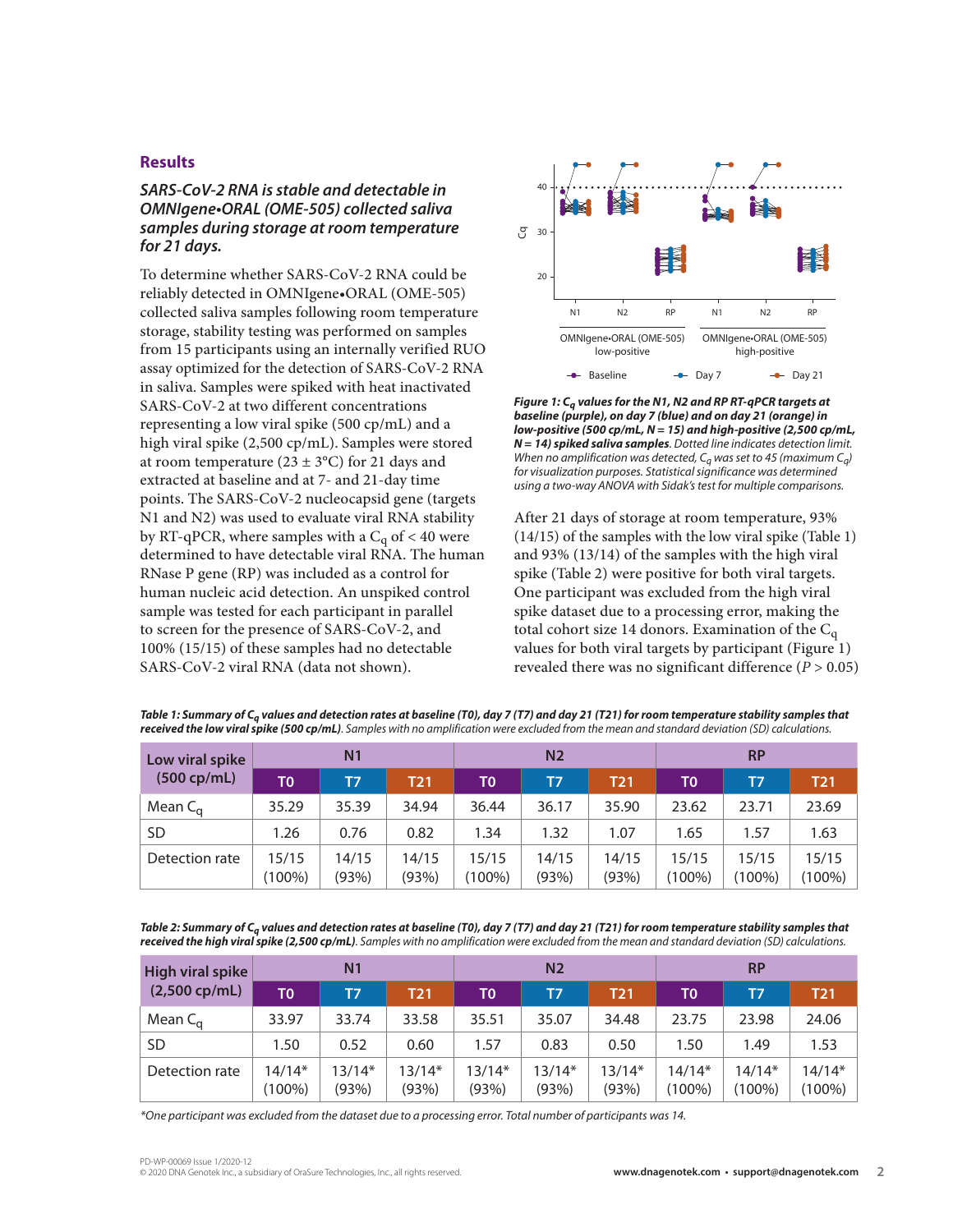in SARS-CoV-2 RNA abundance between any of the time points for either the high or low viral spike samples despite one participant's sample that had no detectable viral RNA at day 7 or day 21. The human RP target was stable over time and was detected in 100% (15/15) of the samples. This result demonstrates that even at low viral loads (i.e., 500 cp/mL), SARS-CoV-2 RNA is reliably detected in OMNIgene•ORAL (OME-505) collected saliva samples after 21 days of room temperature storage. This data supports the use of this product for sample collection for downstream COVID-19 testing.

# *SARS-CoV-2 RNA is stable in OMNIgene•ORAL (OME-505) collected samples during simulated shipping and handling conditions.*

Sample stability during shipping is essential for an at-home collection device since the sample may experience extreme temperature fluctuations during shipping from a subject's home to a processing laboratory. To determine whether SARS-CoV-2 RNA could be reliably detected in an OMNIgene•ORAL (OME-505) collected saliva sample following shipping, spiked samples collected from 15 participants were cycled through extreme temperatures expected to occur during shipping. OMNIgene•ORAL (OME-505) collected saliva samples were spiked with heat inactivated SARS-CoV-2 (2,500 cp/mL) and subjected to three cycles of -20 $\degree$ C for  $\geq$  3 hours to  $50^{\circ}$ C for  $\geq 3$  hours. During the freeze-thaw cycles, samples were held overnight at each of the temperatures at least once. Samples were extracted before (pre-shipping) and after (post-shipping) exposure to simulated shipping conditions. The RT-qPCR assay for the detection of SARS-CoV-2 RNA was performed on pre- and post-shipping samples as described above. An unspiked control sample was extracted for each participant in parallel

to screen for the presence of SARS-CoV-2, and 100% (15/15) of these samples had no detectable viral RNA (data not shown).

Following simulated shipping conditions, 100% (15/15) of spiked samples were positive for both N1 and N2 viral targets post-shipping (Table 3). Examination of the  $C_q$  values for viral targets in individual participants (Figure 2) revealed that while simulated shipping increased viral RNA detection for some donors, overall there was no significant difference (*P* > 0.05) in SARS-CoV-2 RNA abundance between pre- and post-shipping samples. The human RP target was also stable during simulated shipping and was detected in 100% (15/15) of the post-shipping samples. This result demonstrates that SARS-CoV-2 RNA is stable in OMNIgene•ORAL (OME-505) collected saliva samples through the extreme temperature fluctuations that can be experienced during shipping and supports the use of this collection device for at-home sample collection.



*Figure 2: Cq values for N1, N2 and RP RT-qPCR targets preshipping (purple) and post-shipping (blue) in spiked saliva samples (2,500 cp/mL, N = 15). Dotted line indicates detection limit. When no amplification was detected, Cq was set to 45 (maximum Cq). Statistical significance was determined using a two-way ANOVA with Sidak's test for multiple comparisons.*

*Table 3: Summary of Cq values and detection rates for simulated shipping on high viral spiked samples (2,500 cp/mL). Samples with no amplification were excluded from the mean and standard deviation (SD) calculations.*

| <b>Simulated</b>            |                    | N <sub>1</sub>                                                      |                | N <sub>2</sub>     | <b>RP</b>          |                    |  |
|-----------------------------|--------------------|---------------------------------------------------------------------|----------------|--------------------|--------------------|--------------------|--|
| shipping<br>$(2,500$ cp/mL) | Pre-shipping       | Post-shipping Pre-shipping Post-shipping Pre-shipping Post-shipping |                |                    |                    |                    |  |
| Mean $C_{\alpha}$           | 34.73              | 34.35                                                               | 36.36          | 36.15              | 23.43              | 23.21              |  |
| SD                          | 1.50               | 0.86                                                                | 1.96           | 1.13               | 1.52               | 1.58               |  |
| Detection rate              | 15/15<br>$(100\%)$ | 15/15<br>$(100\%)$                                                  | 13/15<br>(87%) | 15/15<br>$(100\%)$ | 15/15<br>$(100\%)$ | 15/15<br>$(100\%)$ |  |